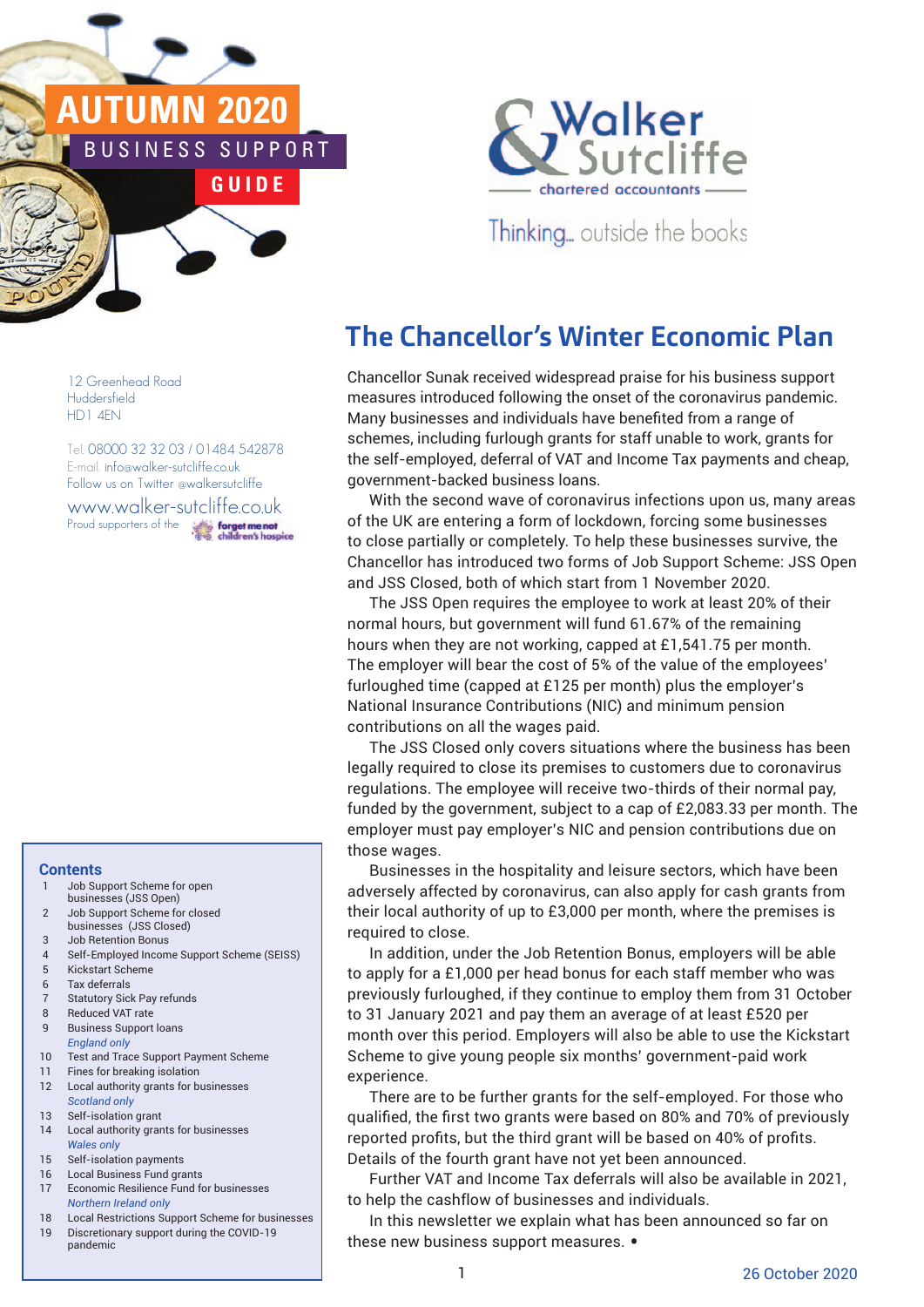## **1 Job Support Scheme for open businesses (JSS Open)**

The JSS Open is designed to help employers keep some valuable employees working on a part-time basis over the winter period from November 2020 to April 2021, rather than make them redundant. It replaces the Coronavirus Job Retention Scheme (CJRS), which ends on 31 October 2020

The JSS Open is arguably more generous than the CJRS had become, as the grant covers wages for 66.66% of the employee's furloughed time, compared to the 60% that was provided under the CJRS for October.

Under JSS Open, the employer pays the employee at their contracted rate for all the hours actually worked, which must be at least 20% of their usual hours. The employee will receive pay for two thirds of the time that they are not working, with the employer paying 5% of that time (capped at £125 per month), and the JSS grant covering the remaining 61.67% of the furloughed time (capped at £1,541.75 per month). When working part-time, an employee should receive a minimum of 73.33% of their normal wages, where the contributions for non-working hours have not been capped.

The scheme is flexible, in that employees are able to move in and out of the JSS Open by pay period, as long as each claim period lasts for at least seven days.

#### **Example**

Joe is a bus driver employed by Bus Ltd on an annual salary of £36,000, or £3,000 per month. In a normal month he would work 225 hours, which is £13.33 per hour.

Joe has agreed to work 45 hours per month for £600. Under JSS Open, he can be paid for twothirds of his 180 unworked hours (i.e. 120 hours). Bus Ltd must pay Joe for 5% of the 180 hours (9 hours for £120). The government should pay for a further 111 of those non-working hours at a total of £1,479.63.

Joe receives pay of £2,199.63 (600+120+1,479.63), which is 73.33% of his normal pay.

Bus Ltd must bear the cost of £720 (600 + 120) of Joe's wages, plus the employer's NIC on the full amount paid of £2,199.63 and any relevant workplace pension contributions the employer usually pays.

#### **Which employees qualify?**

All employees on the payroll as at 23 September 2020 can qualify for both versions of JSS, Open and Closed (covered in section 2), if they had pay reported on at least one real-time information (RTI) return submitted in 2019/20 or before midnight on 23 September 2020. There is no requirement for the employee to have been previously furloughed.

Annually paid directors can qualify for either JSS, if they received their last annual payment in the period 6 April 2019 to 23 September 2020, and it was reported under RTI.

Employees who are already on notice for redundancy, or who have been made redundant, can't be included on a JSS claim. However, if the employee left the payroll after 23 September 2020 and was rehired by the same employer at a later date, they can be included in a JSS claim.

#### **Which employers qualify?**

Any small or medium-sized employer with a UK bank account can use the JSS if some or all of their employees are working reduced hours.

Large employers (250 or more employees at 23 September 2020) can only use the JSS if their recent VAT returns show that sales have remained level or dopped compared to 2019. These employers will also have to refrain from paying dividends or capital distributions to shareholders or partners while claiming under the JSS.

#### **When is the claim made?**

The employer must pay wages to the employee first and then make a claim for the JSS through an online portal, which will open on 8 December 2020. The employer will be paid the JSS grant once each month, but only after the RTI return that reports the employee's wages has been received by HMRC.

The JSS grant can only be used as reimbursement for wage costs actually paid.

# **2 Job Support Scheme for closed businesses (JSS Closed)**



As the COVID-19 infection rates rise, local shutdowns are being imposed in various parts of the UK, resulting in certain categories of business being required to close.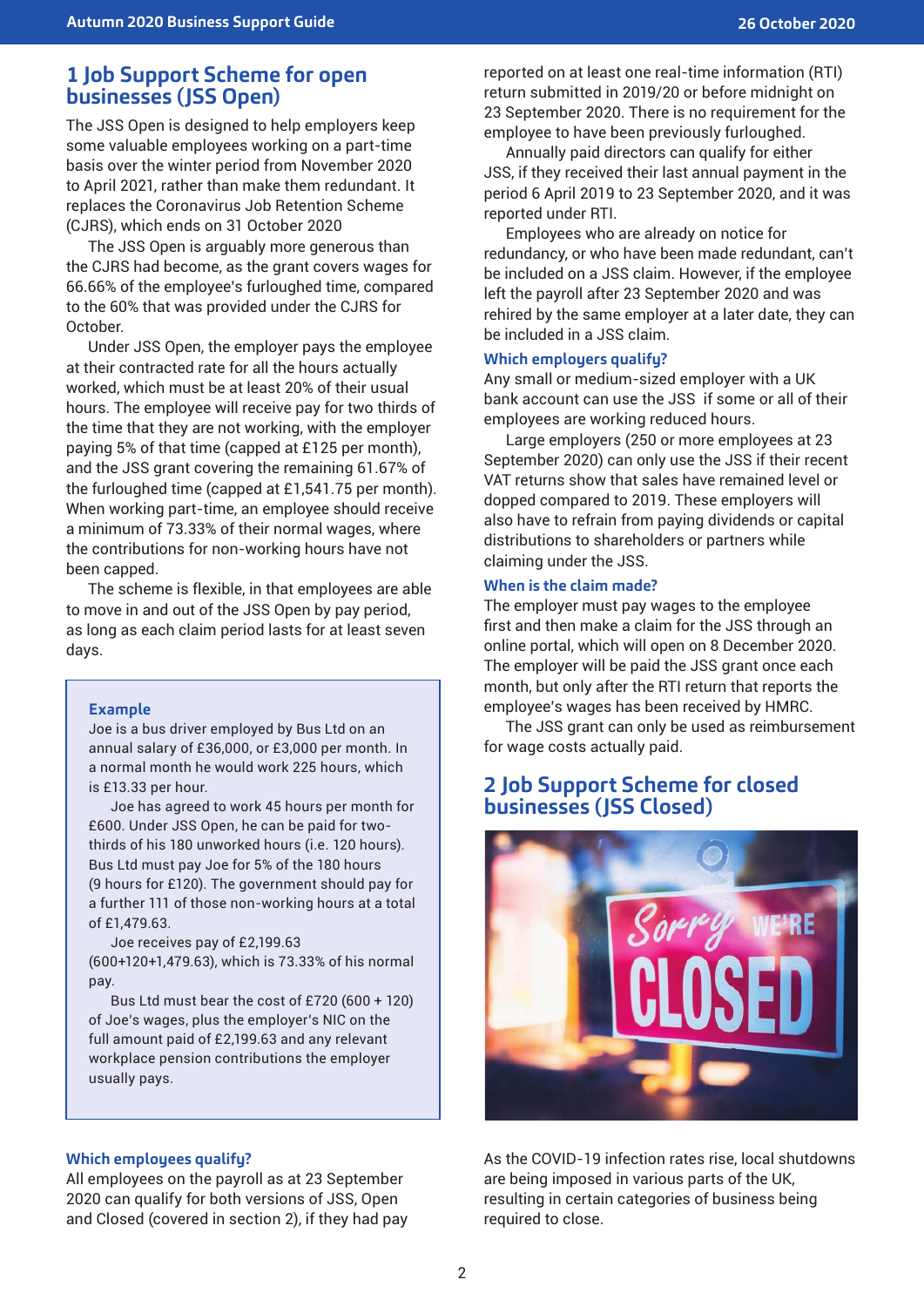On 23 October HMRC released details of the JSS Closed, which will cover two-thirds of the wages of furloughed employees, where the business premises has been **required by law** to close to customers but not where the business has chosen to close because of insufficient customers. However, where businesses have been restricted to delivery or collection-only services from their premises, or have been restricted to provision of food and/or drink outdoors, they will qualify.

#### **When does it apply?**

Any claims due to business shutdowns up until 31 October 2020 must be made under the existing furloughing rules, using the Coronavirus Job Retention Scheme. The JSS Closed applies from 1 November 2020 to 30 April 2021. To qualify, the employee must be furloughed for periods of at least 7 days at a time. Also, the employee must be on the employer's payroll and included on an RTI return by that employer on or before 23 September 2020.

The employer will have to pay two-thirds of an employee's usual wage, plus any employer's NIC and the minimum employer's pension contributions due in respect of those wages, upfront. The employer will then claim back the cost of those wages from HMRC (capped at £2,083.33 per month), but not the NIC or pension contributions.

#### **Who will bear the cost?**

Under the JSS Closed, the cost of keeping the staff on the payroll is split between the government, the employer and the employee, with the employer bearing a relatively small amount to cover employer's NIC and pension contributions.

The employee must give up one third of their wages and will have to agree in writing to that change in their employment contract if they are not already on a zero-hours contract.

#### **When will employers get the refund?**

The online portal to claim under the local job support scheme will open on 8 December 2020. Until then employers will have to use cash reserves, or borrow, to pay their employees' wages.

The employer will have to prove that the staff wages have been paid, by submitting an RTI return, before HMRC will provide a refund of those costs. This is to avoid the instances of fraud and abuse which were apparent under the CJRS.

#### **3 Job Retention Bonus**

Employers can claim a one-off bonus from HMRC of £1,000 for each of their employees who were previously furloughed and whom they kept on in a paid role from November 2020 until 31 January 2021.

This bonus is to encourage employers to keep those employees on the payroll for a further three months when the Coronavirus Job Retention Scheme (CJRS) ends on 31 October 2020.



The employee must meet all of these conditions if the employer is to qualify for the bonus:

- be furloughed by the employer before 31 October 2020
- be included in at least one eligible CJRS claim by that employer
- receive taxable pay reported under RTI for each of these tax months:
	- 6 November 5 December
	- 6 December 5 January
	- 6 January 5 February
- have pay reported of at least £1,560 by that employer in total over those months
- not be on statutory or contractual notice for termination of employment during that period, including termination due to retirement.

Where the employee's wages are subsidised under the JSS Open or JSS Closed, the employer will still qualify for the £1,000 bonus if the above conditions are met.

Company directors can also qualify for this bonus if all the above conditions are met, as can agency workers and contractors who are employed by umbrella companies.

The employer needs to claim the bonus for each employee between 15 February and 31 March 2021. Before paying out the bonus, HMRC will check that the employer has filed each RTI return accurately and on time for all periods from 6 April 2020 to 5 February 2021.

The employer must also deal with all requests from HMRC to provide missing employee data in respect of historic CJRS claims and have a UK bank account.

The bonus will be taxable income for the business, subject to corporation tax or income tax as appropriate. However, where the bonus is paid to an individual in respect of their employee who is a nanny or a member of domestic staff, the bonus is not classed as part of the individual employer's taxable income for the year.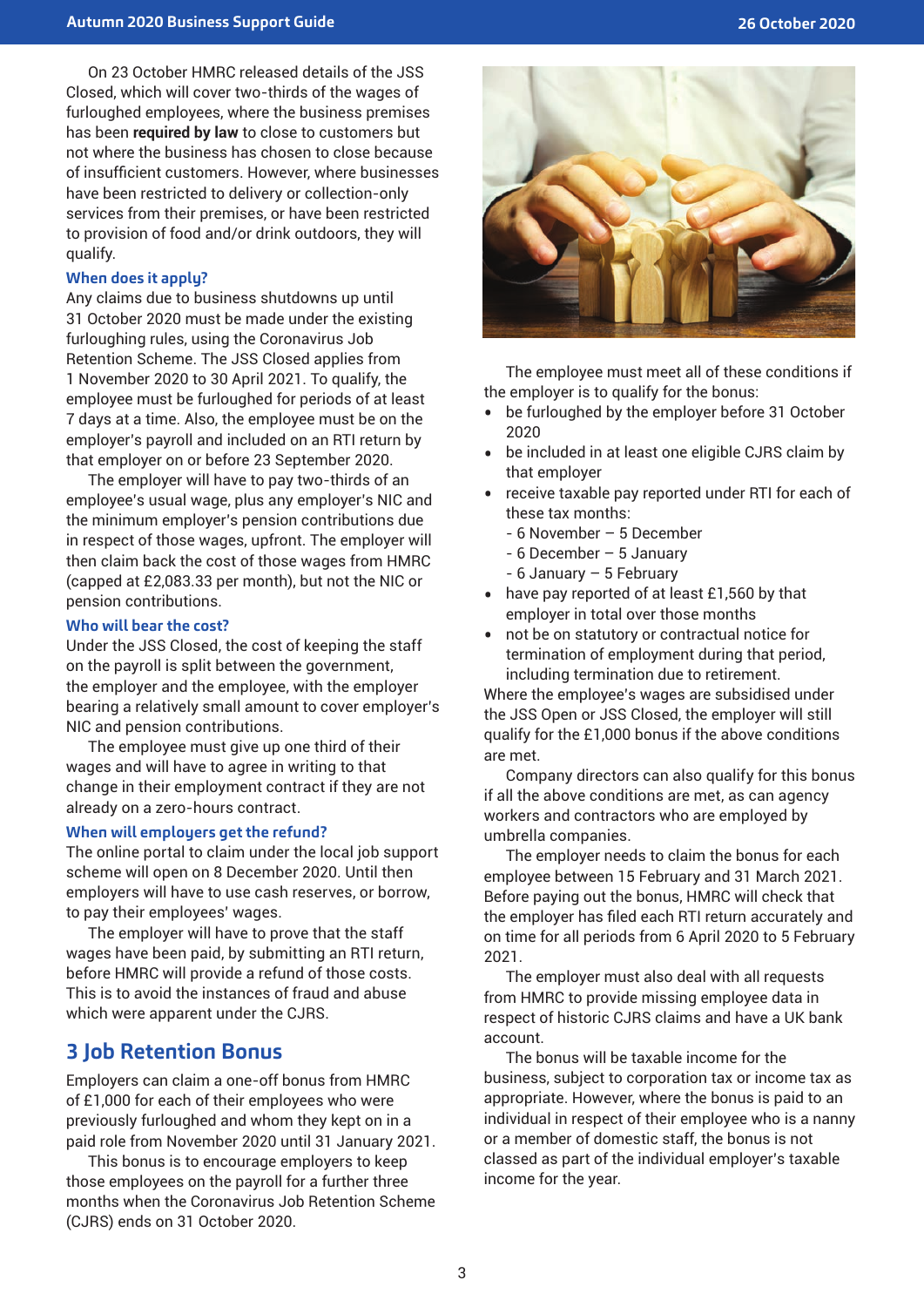# **4 Self-Employed Income Support Scheme (SEISS)**

There have been two rounds of grant support for the self-employed (SEISS-1 and SEISS-2) and the Chancellor has announced there will be two further SEISS grants, covering the six months from November 2020 to April 2021.

The third grant (SEISS-3) will be calculated at 40% of your average monthly profits, based on the same profit figures as were used to calculate the SEISS-1 and SEISS-2 grants. These were derived from your self-employed profits as reported on your tax returns for 2016/17 to 2018/19, or the portion of that period when you were self-employed.

You will qualify for the SEISS-3 grant if all of the following apply:

- you were eligible for the previous SEISS grants (even if you didn't apply for them); and either
- you are currently actively trading, but are impacted by reduced demand due to coronavirus; or
- you were previously trading but are temporarily unable to do so due to coronavirus.

We don't yet know when applications will open for the SEISS-3 grant, but we do know it will be capped at £3,750 for three months, working out at £1,250 per month.

A fourth grant (SEISS-4) will be payable for three months to help you survive from February to April 2021. We don't know how much that grant will be or what the cap will be. The qualifying conditions for the SEISS-4 grant are likely to be similar to those for the SEISS-3 grant.

The profits used as the basis for the SEISS-4 grant will also be your average annual profits derived from your tax returns for 2016/17 to 2018/19, although by the time applications open in February 2021 your tax return for 2019/20 will have been submitted (deadline is 31 January 2021).



# **5 Kickstart Scheme**

This scheme sounds like a great idea at first sight. The government will pay the wages and associated employment costs of your new employees who are

aged 16 to 24 and who come directly to you from claiming universal credit.

The government support will cover the employee's wages paid at the national minimum wage rate for 25 hours per week, for six months, plus the employer's National Insurance Contributions and the minimum amount of employer's contributions to a workplace pension. You can top up those wages, or pay for further hours, if you wish.



What's more, the government will pay you £1,500 for each employee you take on, to help cover training, uniforms and other set-up costs.

However, there are a number of conditions which could take the shine off the Kickstart scheme.

The jobs created must not replace any of the following:

- existing or planned vacancies<br>• neople who have been made re
- people who have been made redundant<br>• contractors used by the business
- contractors used by the business

Also, each employer, or group of employers, must create at least 30 job opportunities under the Kickstart scheme. This might seem a big hurdle, but you can work with an intermediary organisation to be part of a group of employers that achieve the 30-job minimum threshold.

Organisations such as local authorities, charities and trade bodies across the country are all setting up partnership arrangements to allow local businesses to come together to apply for the Kickstart programme.

Finally, there are two training conditions for Kickstart.

- 1. The job placement must only require basic training.
- 2. Your business must demonstrate how it will help the new employees become more employable by developing basic skills.

You can't advertise your Kickstart job placements directly, as the DWP Job Centre staff will choose the applicants from the pool of young Universal Credit claimants. However, you will have the final say on whom you employ from the candidates offered.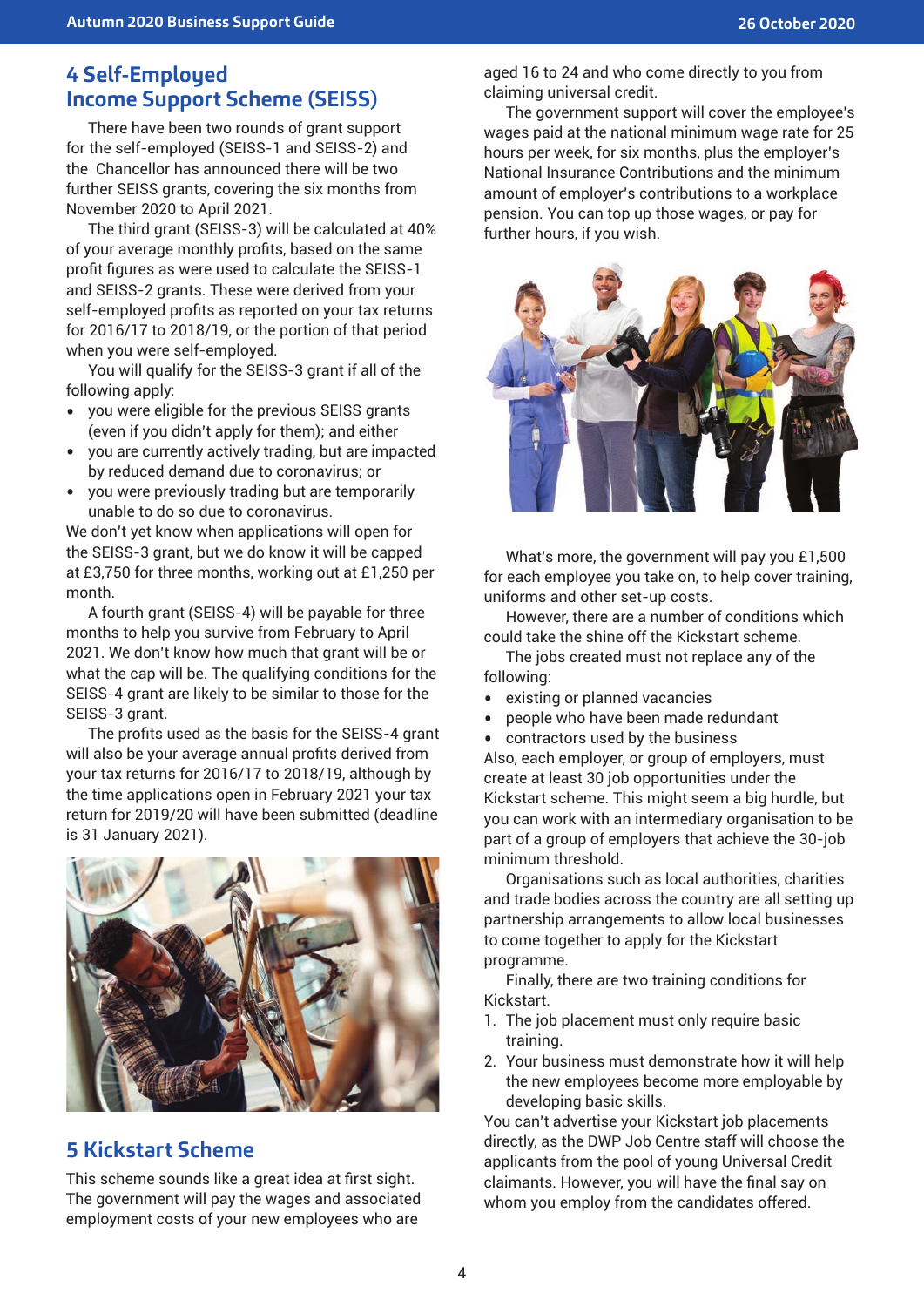# **6 Tax deferrals**

At the beginning of the coronavirus pandemic, the government gave individuals and businesses the option to defer, until 2021, payments of Income Tax due by 31 July 2020 and VAT due in the period 20 March to 30 June 2020.

In both cases, you could pay the tax or VAT by the original due date if you wished, but no interest or late payment penalties would be added to those deferred tax debts.

However, roll on to 31 January 2021 and you may be looking at four different amounts of tax becoming due for payment:

- a) Second payment on account for 2019/20 (deferred from 31 July 2020)
- b) Balancing payment for 2019/20
- c) Capital Gains Tax for 2019/20 (if not paid under the new 30-day rule for UK residential property)
- d) First payment on account for 2020/21

Taxpayers with up to £30,000 of self-assessment liabilities due on 31 January 2021, whether deferred from July 2020 or otherwise, can pay in 12 monthly instalments under the time to pay arrangements. This means the final payment will not be due until January 2022. Where the total tax due does not exceed £30,000, an application (made online) for deferral will be automatically granted.

If the total tax due exceeds £30,000, or you need longer to pay, you will be able to call HMRC to agree a bespoke payment plan.

Where you have deferred VAT which was due in the period from 20 March to 30 June 2020, that VAT will be payable by 31 March 2021. However, you will be able to apply to spread the deferred VAT payment over smaller instalments through until March 2022. This deferred VAT will not be subject to interest or penalties if the payments are made on the dates as agreed.

# **7 Statutory Sick Pay refunds**

If you are a small employer, you can reclaim some of the Statutory Sick Pay (SSP) paid to your employees if that SSP was due to COVID-19 symptoms or isolation rules (see below).

To be eligible for this rebate scheme, your business must meet all of these conditions:

- Employed fewer than 250 employees on 28 February 2020 across all payrolls
- Commenced your PAYE scheme before 28 February 2020; and
- Was not in financial difficulty on 31 December 2019

In addition, when your SSP rebate is added to other state aid that your business has received over the last two years, it must not take the total of state aid above the limit set for your trade sector:

- aquaculture and fisheries: €120,000
- agriculture: €100,000
- any other sector: €800,000

In order to be included in a refund claim, the SPP must have been paid to an employee who meets one of the following conditions on or after the date shown:

- has symptoms of coronavirus (12 March)
- lives with, or is in a linked or extended household with, someone who has symptoms (13 March)
- is shielding, in accordance with public health guidance (16 April)
- has been informed that they have had contact with a person who was, at the time of the contact, infected with coronavirus (28 May)
- lives with someone who has tested positive for coronavirus (30 July)
- has tested positive for coronavirus (isolation extended to 10 days from 5 August)
- is staying at home for three or four days prior to being admitted to hospital for surgery (26 August)



You can't reclaim SSP paid to employees in relation to other health conditions, so a person who isolated before surgery can get COVID-19-related SSP for that isolation period, but not for the day of the surgery or for recovery days.

SSP is not payable to employees who need to quarantine for 14 days on returning to the UK, unless the individual also meets one of the above COVID-19 conditions.

You can make more than one SSP rebate claim for an employee if, for example, the individual is shielding and then at a later date tests positive for coronavirus. However, you can only recover SSP for the first 14 days of any one COVID-19 absence. The maximum rebate you can claim for each employee is for 14 days of SSP in total per employee.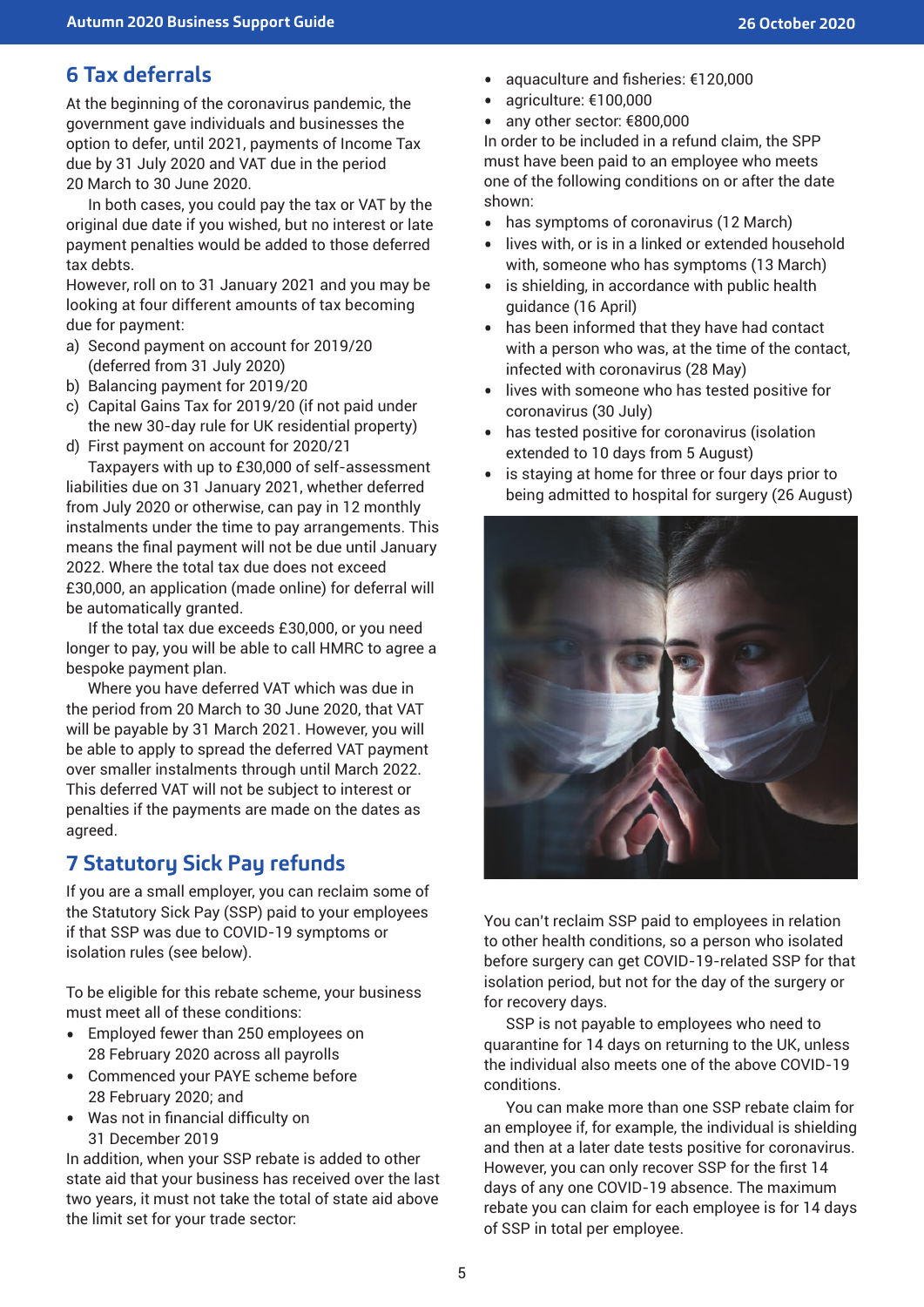It is not possible to make a claim under the Coronavirus Job Retention Scheme (CJRS) and the SSP rebate scheme for the same employee for the same period.

The SSP rebate is claimed through HMRC's PAYE online system. We can do that for you. The claims can cover multiple pay periods back to when these rules came in.

# **8 Reduced VAT rate**

To help the hospitality and tourist sectors through the pandemic, the government reduced the VAT due on key sales in those sectors from 20% to 5% from 15 July 2020. This reduced rate was due to revert to 20% on 13 January 2021, but this will now not happen until 1 April 2021.

Crucially, you don't have to reduce your prices to pass on the VAT rate reduction to your customers; instead, you can keep your prices constant and enjoy the extra profit margin. However, you do need to account for the correct amount of VAT to HMRC.



The 5% rate applies to the following categories of sales:

- Food and drink sold for consumption on the premises, excluding alcoholic drinks
- Hot takeaway food and hot takeaway drinks, excluding alcoholic drinks
- Holiday accommodation, which includes bookings for hotels, caravan sites, guest houses, and camp sites
- Admission fees to tourist attractions such as zoos, theatres, fairs, and amusement parks There are exceptions in these broad categories, for example:
- Sporting events are excluded from the reduced rate, but live performances of cultural events may be exempt from VAT
- Hire of equipment, such as skates or paintball

guns, must be charged at 20% VAT

• Where the charge is for individual fairground rides and not an admission fee, it must be charged at 20% VAT

Some attractions charge the customer one indivisible fee for admission and another item, such as a printed guide, in which case the whole price is subject to the 5% VAT rate.

The temporary 5% rate also applies to advance bookings for accommodation in 2021 if the invoice is issued, or payment made by the customer, before 31 March 2021.

If you use the VAT flat rate scheme for small businesses, the flat rate you need to apply has been reduced for these sectors:

- catering services, including restaurants and takeaways
- hotel or accommodation
- pubs

As the VAT rate changed in the middle of a month (15 July), the figures for your VAT return covering that period will need extra attention. For peace of mind, ask us to check the calculations for you.

# **9 Business Support loans**

To help businesses survive the pandemic, the government has created four different loan schemes to help different types of businesses:

- Bounce Back Loan Scheme (BBLS)
- Future Fund
- Coronavirus Business Interruption Loan Scheme (CBILS); and
- Coronavirus Large Business Interruption Loan Scheme (CLBILS)

#### **Bounce Back Loan Scheme**

This provides loans of between £2,000 and £50,000 to businesses who apply to a high street lender using a relatively simple online form.

The amount you can borrow is capped at the lower of 25% of your annual turnover and £50,000. The application form will ask you for details of your turnover for the period that ended in the year to 31 March 2020, but you can estimate that figure.

Applications can be made up until 30 November 2020 and the lender has until 31 December to approve or reject your application. You also need to confirm that your business was not in financial trouble at 31 December 2019 and that you haven't been given a loan under one of the other coronavirus loan schemes (discussed below).

Once you have the loan, you won't have to make a repayment within the first 12 months. The government will cover any fees and interest accruing in that first year. The interest charged on these loans will be set at 2.5%

The Chancellor has also announced that the terms of the loan will be made flexible for the business under a "Pay as You Grow" flexible payment system.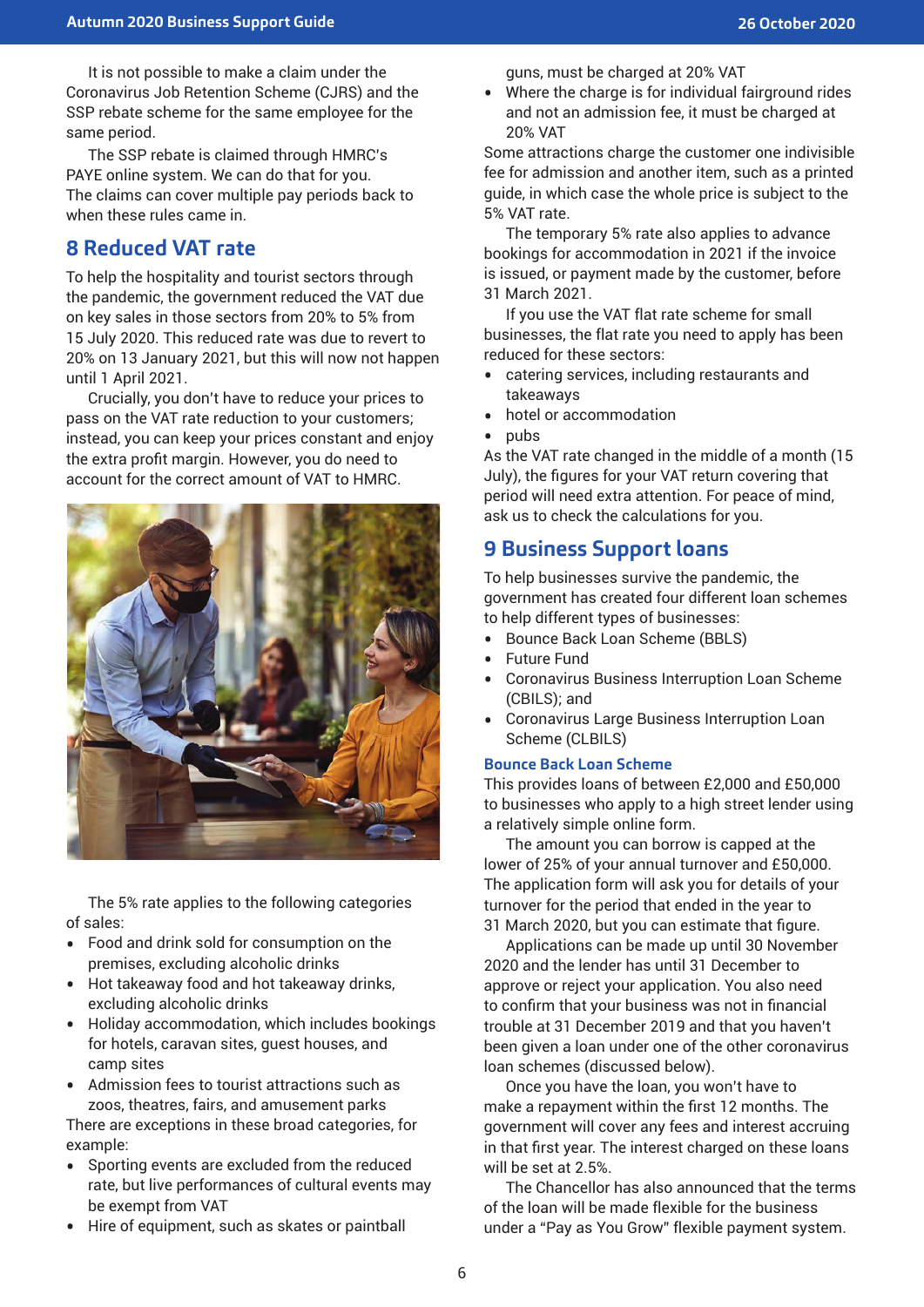

The term of the loan can be set to up to ten years and the lender should offer payment holidays and interest-only periods on request.

The Bounce Back loans carry a 100% government guarantee, so there is no need for the business owner to provide collateral, or to prove that the business will be viable once the coronavirus crisis is over.

If you have received a loan of up to £50,000 under the CBILS, you can apply before 4 November 2020 to transfer it into the Bounce Back Loan Scheme.

#### **Future Fund**

This scheme provides funding to private companies, where the advance can be matched by private investors in those companies. The company can apply even if it has not made a profit or it has not made its first sales.

The loan provided may range from £125,000 to £5m and can be convertible into equity. Applications for this fund will close on 30 November 2020.

A company can qualify for funding under this scheme if:

- it was incorporated in the UK on or before 31 December 2019, or is an overseas parent company incorporated before that date
- it has raised at least £250,000 in equity investment from third-party investors in the period 1 April 2015 to 19 April 2020
- it does not have any of its shares or other securities listed on a regulated market, a multilateral trading facility, a recognised investment exchange and/or any other similar market, stock exchange or listing venue
- where the company is part of a corporate group, it is the parent company

Also, the company must either have at least half of its employees based in the UK or raise at least half of its sales revenue from UK customers.

There are additional conditions where the parent company is not based in the UK.

The money raised under the Future Fund must not be used by the company to:

• repay any borrowings from a shareholder or

a shareholder-related party (other than the repayment of any borrowings pursuant to any bank or venture debt facilities)

- pay any dividends or other distributions
- pay any bonus or other discretionary payment to any employee, consultant or director of the company, other than as contracted prior to the date of the finance and as paid by the company in the ordinary course of business (this applies for the first 12 months of the finance agreement);
- pay any advisory or placement fees, or bonuses to any corporate finance entity or investment bank or similar service provider, on monies advanced by the Future Fund

#### **Coronavirus Business Interruption Loan Scheme (CBILS)**

These loans are delivered by the British Business Bank to provide support to primarily medium-sized businesses.

Finance of up to £5 million per business can be advanced or supported under this scheme, in the form of term loans, overdrafts, invoice finance or asset finance. Applications can be made up until 30 November 2020.

You are eligible to use CBILS if your business meets all these criteria:

- it is UK-based
- has turnover of up to £45 million per year
- would be viable were it not for the coronavirus crisis; and
- has been adversely affected by the coronavirus pandemic

Where the financial support is taken as a loan, the repayment term can be set at up to ten years. Businesses can access the first 12 months of that finance interest-free and charge-free, as the government will cover the first 12 months of interest payments and any lender-levied charges.

The government is providing the lenders with a guarantee of 80% on each loan (subject to a perlender cap on claims) to give lenders confidence in continuing to provide finance to SMEs.

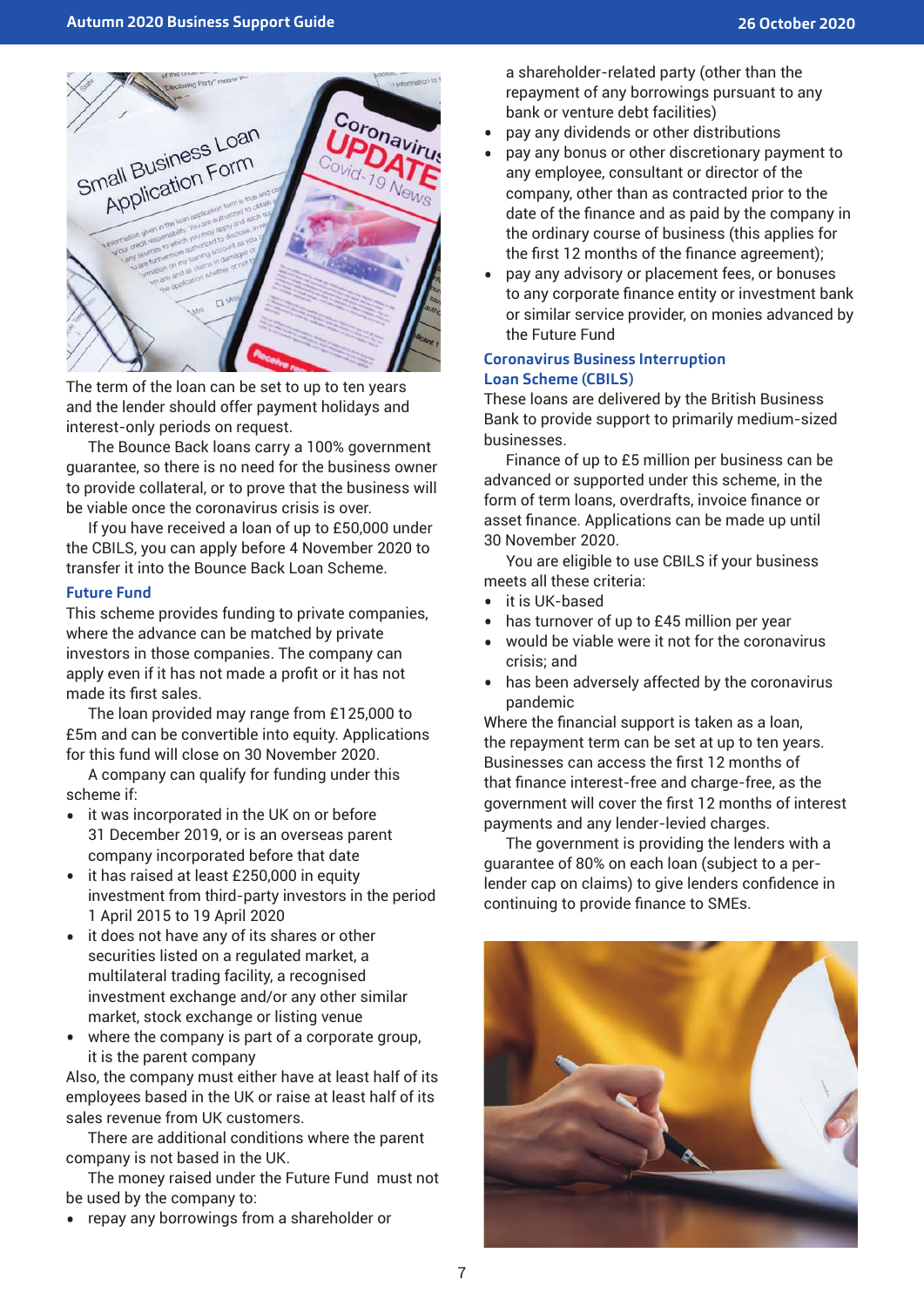The borrower remains fully liable for the debt, but the lender should not demand a personal guarantee as security for loans of up to £250,000.

Personal guarantees may still be required, at a lender's discretion, for facilities above £250,000, but they exclude the borrower's principal home. Recoveries under these guarantees are capped at a maximum of 20% of the outstanding balance of the CBILS facility, after the proceeds of business assets have been applied.

For all facilities, including those over £250,000, CBILS can now support lending to smaller businesses, even where a lender considers there to be sufficient security, making more smaller businesses eligible to receive the Business Interruption Loan.

#### **How to access the scheme**

The full rules of the scheme and a list of accredited lenders is available here: https://tinyurl.com/ujhq5k9.

All the major banks are offering the scheme and there are 40 accredited providers in all, which include high street banks, challenger banks, asset-based lenders and smaller specialist local lenders.

You should talk to your bank or finance provider (not the British Business Bank) as soon as possible and discuss your business plan with them. If one lender turns you down, you can still approach other lenders within the scheme.

#### **Coronavirus Large Business Interruption Loan Scheme (CLBILS)**

This loan scheme is for businesses with annual turnover over £45 million. These businesses are too large to apply for the CBILS and too small for a government debt-buying programme for larger companies.

Support provided under CLBILS also carries a government guarantee of 80% and enables banks to make loans of up to £25m to firms with an annual turnover of between £45m and £250m. Where turnover is above £250m, loans of up to £50m may be made.

# **England only**

### **10 Test and Trace Support Payment Scheme**

The measures relating to self-isolation payments and penalties are established by each country within the UK, as they relate to health, which is a devolved responsibility.

Individuals in England who have been told to self-isolate by NHS Test and Trace on or after 28 September 2020 may be eligible to claim a £500 grant from their local authority, if they are unable to work from home and as a result will lose income.

This Test and Trace self-isolation payment can be claimed by individuals who are employed or self-employed and who also receive one of these benefits:



- Universal Credit
- Working Tax Credit
- Income-based Employment and Support Allowance
- Income-based Jobseeker's Allowance
- Income Support<br>• Housing Benefit
- Housing Benefit
- Pension Credit

The claim for this one-off payment must be made within 14 days of the end of the period of selfisolation. Each person in the household who is self-isolating can claim this grant if they meet the conditions.

This self-isolation payment is taxable, but it is not subject to National Insurance.

# **11 Fines for breaking isolation**

Adults who test positive for the coronavirus, or come into close contract with someone who has tested positive, must normally self-isolate for a period of 14 days. A similar requirement to self-isolate applies where the person arrives in England from a country that is not exempt from travel restrictions.

Where the test or contact occurs after 28 September 2020, the individual may be fined if they break the self-isolation conditions, unless it is for a permissible reason such as escaping domestic violence or attending a funeral of a close relative.

The individual must notify their employer that they are required to self-isolate. If they fail to do this there is a fixed penalty of £50.

The employer must not ask an employee to break their period of self-isolation and leave the place they are self-isolating, without a reasonable excuse. The employee can be asked to work at home.

Where the employer ignores this requirement and requires the employee to break self-isolation, they may receive a fine that starts at £1,000 and increases on each breach of the regulations, up to £10,000.

### **12 Local authority grants for businesses**

Any grants made to businesses by local authorities are decided by the devolved administrations. Do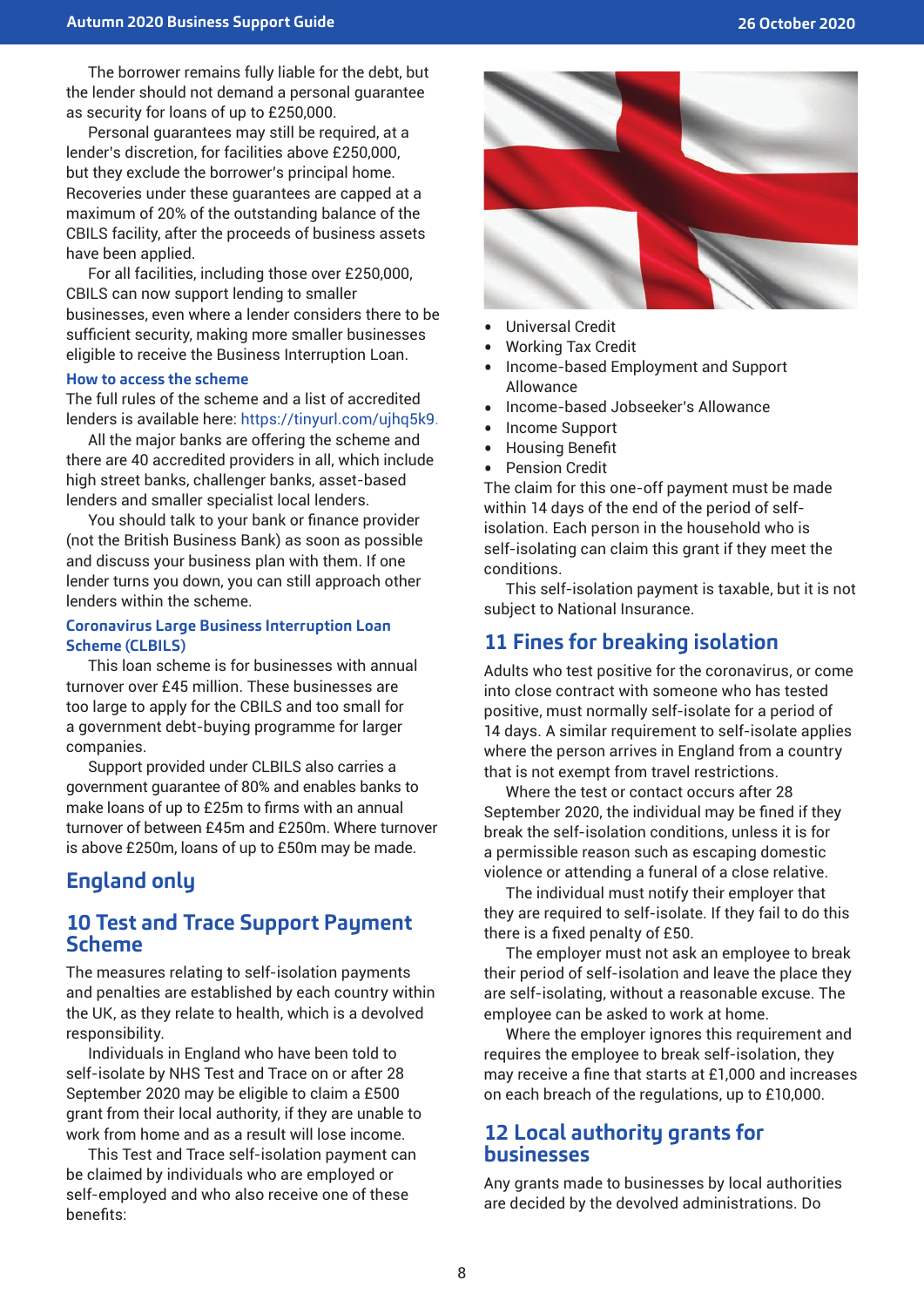not assume that a business grant announced by Chancellor Sunak applies outside England, as it may be restricted to English local authorities only.

Businesses in England can access grants from their local authority if they are severely impacted by the restrictions on socialising, as would be the case for hospitality and leisure businesses. The grants are payable at two rates, depending on the alert-level of the area:

#### **Tier 2 areas**

The local authority can decide how to award these grants and may stipulate the eligibility criteria. The amounts below are a guide to what the business may receive.

| l Rateable value of<br>premises | <b>Grant payable per</b><br>month |
|---------------------------------|-----------------------------------|
| Up to £15,000                   | £934                              |
| E15,001 to £50,999              | £1,400                            |
| £51,000 or more                 | £2,100                            |

These grants will be back-dated to the point that tier 2 restrictions were imposed in the area.

#### **Tier 3 areas**

In these areas, where businesses have been required by law to close, they can apply for a support grant from their local authority, based on the rateable value of their business premises:

| Rateable value of<br>premises | <b>Grant payable per</b><br>month |
|-------------------------------|-----------------------------------|
| Up to £15,000                 | £1,334                            |
| £15,001 to £50,999            | £2,000                            |
| £51,000 or more               | £3,000                            |

These grants can be paid after two weeks of closure,



and will be paid every two weeks.

# **Scotland only**

# **13 Self-isolation grant**

Individuals who have been told to self-isolate by the Test and Protect Service in Scotland on or after 28 September 2020 may be eligible to claim a £500



grant from their local authority, if they are unable to work from home and as a result will lose income.

This self-isolation payment can be claimed by individuals who are employed or self-employed and who also receive one of these benefits:

- Universal Credit
- Working Tax Credit
- Income-based Employment and Support Allowance
- Income-based Jobseeker's Allowance
- Income Support<br>• Housing Benefit
- Housing Benefit
- Pension Credit

The claim for this one-off payment must be made within 14 days of the end of the period of selfisolation. Each person in the household who is self-isolating can claim this grant if they meet the conditions.

This self-isolation payment does not cover people who are self-isolating after returning to the UK from abroad.

The self-isolation payment is taxable, but it is not subject to National Insurance.

### **14 Local authority grants for businesses**

Businesses will be able to access grants from their Scottish local authority in the following situations:

#### **1. Business must close**

Grants of £2,000 or £3,000 per four weeks will be payable where the business is required to close by law. The amount paid will depend on the rateable value of the premises. The grants will be paid in two-weekly instalments while the restrictions are in place.

#### **2. Business must modify operations but remains open**

Grants of £1,400 or £2,100 per four weeks will be payable where the business remains open, but is specifically required to modify its operations by protective measures under coronavirus regulations. The amount paid will depend on the rateable value of the premises. The grant will be paid in two-weekly instalments while the restrictions are in place.